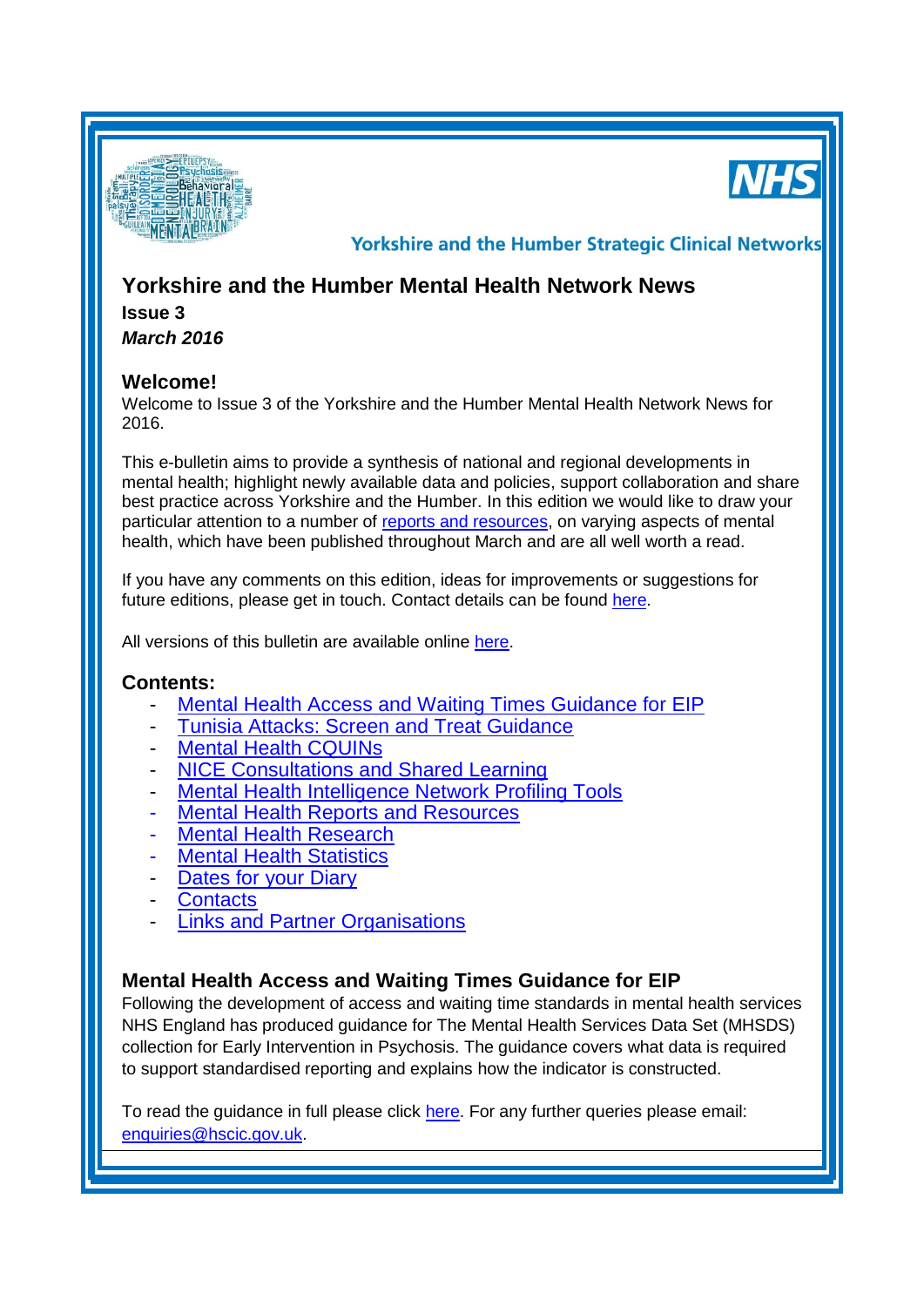# <span id="page-1-0"></span>**Tunisia Attacks: Screen and Treat Guidance**

The Department of Health alongside NHS England, Public Health England and South London and Maudsley NHS Foundation Trust, has launched a [mental health screening](http://links.nhs.mkt5643.com/ctt?kn=14&ms=NTA4Njc4MTUS1&r=NTMyMjc2Nzk3NzAS1&b=0&j=ODgxMDA0MTQwS0&mt=1&rt=0)  [and treatment programme](http://links.nhs.mkt5643.com/ctt?kn=14&ms=NTA4Njc4MTUS1&r=NTMyMjc2Nzk3NzAS1&b=0&j=ODgxMDA0MTQwS0&mt=1&rt=0) for individuals and their families who were affected by the attacks in 2015. For further information on the programme or to access the screening questionnaires please click [here.](https://www.gov.uk/government/publications/terrorism-attacks-mental-health-check-and-treatment)

# <span id="page-1-1"></span>**Mental Health CQUINs**

The CQUIN and Quality Premium guidance for 2016/17 has recently been published. There is a national CQUIN for: *Improving the physical health for patients with severe mental illness (PSMI)* and a number of local CQUINs; including depression in older people, avoidable detentions and Increasing Access to Psychological Therapies (IAPT).

The national guidance can be accessed [here](https://www.england.nhs.uk/nhs-standard-contract/cquin/cquin-16-17/) and the local guidance [here.](https://www.england.nhs.uk/wp-content/uploads/2016/03/lcl-cquin-indictr-links-v2.pdf)

The Quality Premium for 2016/17 also includes a number of Right Care Metrics for Mental Health, which are located in Appendix 3 of the guidance accessible [here.](https://www.england.nhs.uk/wp-content/uploads/2016/03/qualty-prem-guid-2016-17.pdf)

# <span id="page-1-2"></span>**NICE Consultations and Shared Learning**

NICE has launched **two consultations on mental health problems and learning disabilities**, which close on 20 April 2016. To read and comment on the consultations please click on the links below:

- [Mental Health Problems in People with Learning Disabilities](https://www.nice.org.uk/guidance/indevelopment/gid-cgwave0684/consultation/html-content) (Draft Guidance Consultation, closes 20 April 2016).
- [Mental Health Problems with Learning Disability](https://www.nice.org.uk/guidance/indevelopment/gid-qs10007/consultation/html-content-2) (Topic Engagement, closes 20 April 2016).

Additionally, NICE has recently released some shared learning from Tees, Esk & Wear Valleys NHS Foundation Trust on their interpretation of the **NICE Clinical Guideline (CG50)**: to recognise and respond to the physical deterioration of patients within a mental health and learning disability inpatient setting. To read the quality standard in full click [here.](http://www.nice.org.uk/guidance/qs115)

# <span id="page-1-3"></span>**Mental Health Intelligence Network Profiling Tools**

The Mental Health Intelligence Network (MHIN) have been conducting further developments on their suite of mental health profiling tools:

The **[Severe Mental Health \(SMI\) Profiling Tool](http://fingertips.phe.org.uk/profile-group/mental-health/profile/severe-mental-illness)** has now been updated to include the Mental Health and Learning Disabilities Dataset (MHLDDS), community services data, prescribing data up to Q2 2015/16, and the metric on people in BME groups in contact with mental health services has been updated for 2013/14 and 2014/15. Updates have also been made on benchmarking and quality and outcomes domains, meaning detailed information by Trust is now available.

The **[Common Mental Health Disorders \(CMHD\) Profiling Tool](http://fingertips.phe.org.uk/profile-group/mental-health/profile/common-mental-disorders)** has been further updated with Improving Access to Psychological Therapies (IAPT) metrics; including two new domains: 'outcomes by problem descriptor' (diagnosis), and 'availability of therapy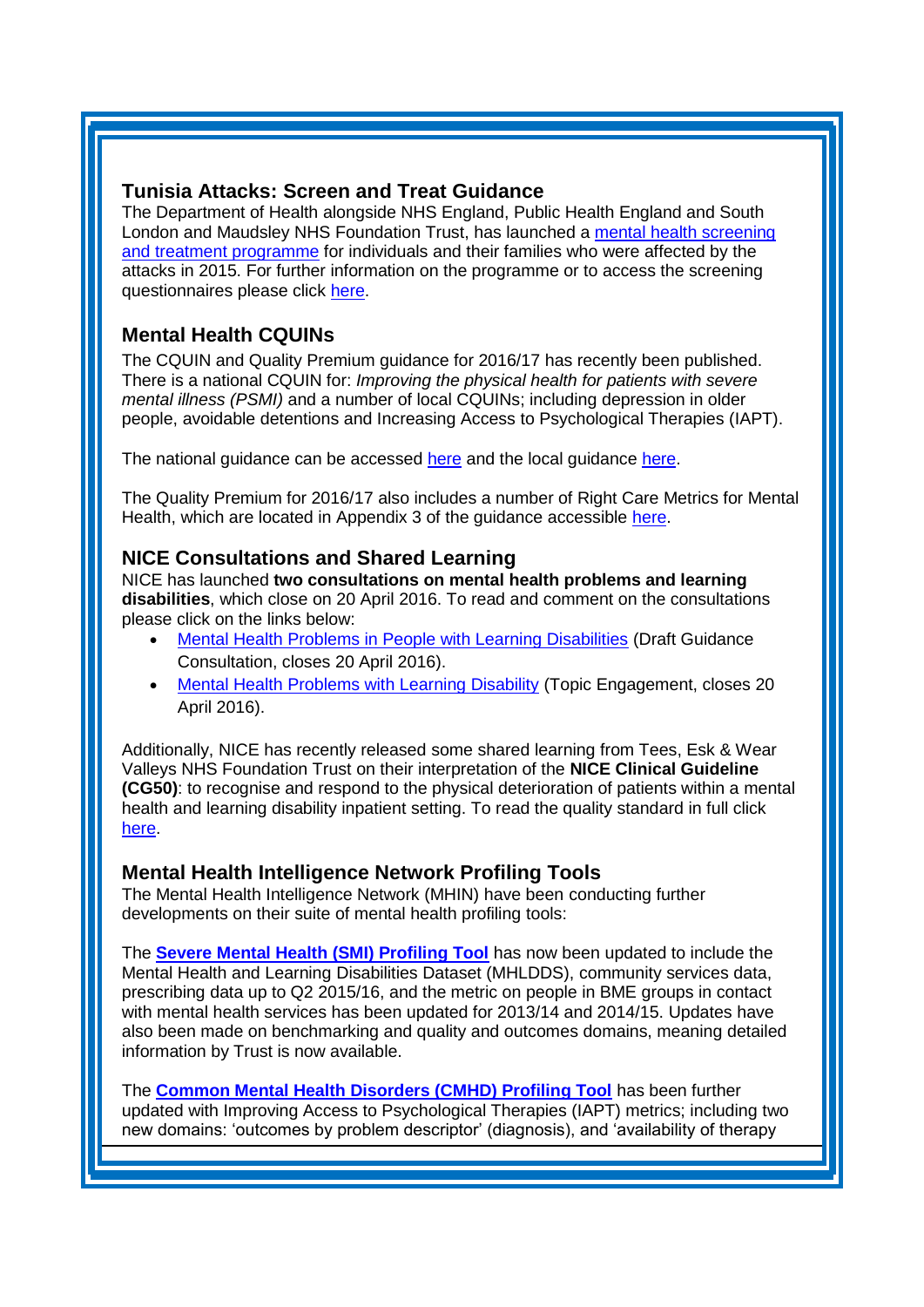type'. Additionally, IAPT indicators for GP prescribing, waiting time and number of treatment sessions have been updated for Q1 2015/16 and wellbeing prevalence indicators have been updated, at local authority level, for 2014/15.

The **[Suicide Prevention Profiling Tool](http://fingertips.phe.org.uk/profile-group/mental-health/profile/suicide)** has been updated to include three new metrics on admissions due to alcohol and two new metrics on social isolation. There is a future intention to include new metrics on mode of suicide, place of occurrence, and occupation of those completing suicide.

# <span id="page-2-0"></span>**Mental Health Reports and Resources**

Throughout March a number of reports have been published. The links to each report are provided below:

## **Reports:**

Autistica has published a report examining the evidence for premature death in autism and sets out a number of recommendations including the need to establish a National Autism Mortality Review. The report *Personal Tragedies, Public Crisis: The Urgent Need for a National Response to Early Death in Autism* can be downloaded [here.](https://www.autistica.org.uk/wp-content/uploads/2016/03/Personal-tragedies-public-crisis.pdf)

The King's Fund has published a report exploring the integration of physical and mental health care. The report contains information from service users and outlines significant opportunities for quality improvement and cost control for both Commissioners and Providers. *Bringing Together Physical and Mental Health: A New Frontier for Integrated Care* can be accessed [here.](http://www.kingsfund.org.uk/publications/physical-and-mental-health)

The Mental Health Foundation has published a literature review considering the effectiveness of Psychologically Informed Environments (PIEs) for single homeless people. *Psychologically Informed Environments: A Literature Review* is available for download [here.](https://www.mentalhealth.org.uk/publications/psychologically-informed-environments-literature-review)

Lastly, Mind has published a briefing regarding how to provide support to people with mental health problems in your community to overcome day-to-day challenges. The briefing covers the benefits of getting support right, the costs of getting it wrong and how Mind can assist with the implementation of this support. *Life Support: Supporting People with Mental Health Problems in Your Community to Overcome Day-to-Day Challenges* can be downloaded [here.](http://www.mind.org.uk/media/4158991/mind-life-support-briefing.pdf)

#### **Resources:**

**The Truth About Self-Harm: For Young People and Their Friends and Families:** The Mental Health Foundation has recently published an information booklet to help further understanding around self-harm in young people. *[The Truth About Self-Harm: For](https://www.mentalhealth.org.uk/publications/truth-about-self-harm)  [Young People and Their Friends and Families](https://www.mentalhealth.org.uk/publications/truth-about-self-harm)* is accessible [here.](https://www.mentalhealth.org.uk/publications/truth-about-self-harm)

#### **Making Every Contact Count (MECC)**:

Developed by Public Health England (PHE) MECC is a behaviour change approach that advises how day to day interactions can be used to support people in making positive changes to their physical and mental health and wellbeing. PHE have developed a range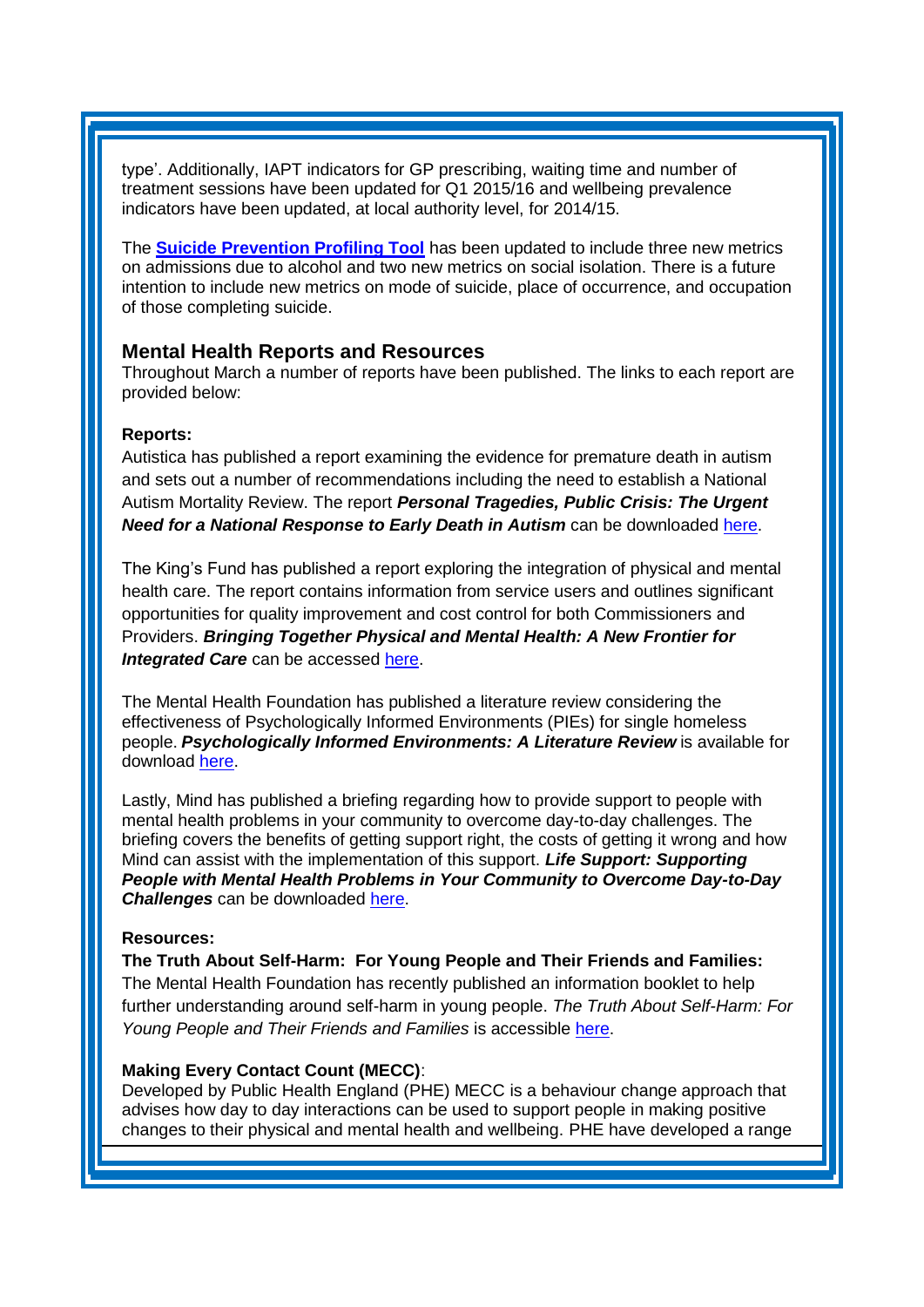of practical resources to aid people in implementing MECC. Please click [here](https://www.gov.uk/government/publications/making-every-contact-count-mecc-practical-resources) to view the resources.

## **Time to Change Training Pack:**

Time to Change, in partnership with NHS England, has developed a training pack to help reduce the stigma that can be experienced by people accessing mental health services. The training pack focuses on positive changes that can be made in teams and in working practices to reduce barriers to good care and increase positive interactions. The training pack can be accessed [here.](https://www.time-to-change.org.uk/news/new-training-support-mental-health-professionals-tackle-stigma-and-discrimination-within)

## <span id="page-3-1"></span>**Mental Health Research**

The National Institute for Health Research (NIHR) has recently published the findings from its study into organising secondary care mental health interventions by condition rather than by geography. The full research paper can be accessed via the link below:

 [Management by geographical area or management specialised by disorder? A](http://www.journalslibrary.nihr.ac.uk/__data/assets/pdf_file/0005/162329/PlainEnglishSummary-hsdr04090.pdf)  [mixed-methods evaluation of the effects of an organisational intervention on](http://www.journalslibrary.nihr.ac.uk/__data/assets/pdf_file/0005/162329/PlainEnglishSummary-hsdr04090.pdf)  [secondary mental health care for common mental disorder.](http://www.journalslibrary.nihr.ac.uk/__data/assets/pdf_file/0005/162329/PlainEnglishSummary-hsdr04090.pdf)

## **Mental Health Statistics**

The following statistics have recently been released please click on the links to review further:

- [Key Statistics and Trends in Mental Health: 2016 Update.](http://www.nhsconfed.org/resources/2016/03/key-facts-and-trends-in-mental-health-2016-update)
- [Mental Health and Learning Disabilities Statistics Monthly Report -](http://www.hscic.gov.uk/catalogue/PUB20050) Final [November and Provisional December.](http://www.hscic.gov.uk/catalogue/PUB20050)

## **Dates for your Diary!**

- <span id="page-3-0"></span> Thursday 12 May, 09:30-12:00, **IAPT Providers Network**, The Leeds Club, Leeds.
- Thursday 12 May, 12:45-16:00, **IAPT Demand and Capacity Workshop**, The Leeds Club, Leeds.

**If you would like to attend, or require further information, please email [sarahhope2@nhs.net.](mailto:sarahhope2@nhs.net)**

- Monday 11 April 2016, 13:00-14:00, **EIP: At Risk Mental State**, WebEx.
- Thursday 14 April, 13:30-14:30, **EIP: Clarifying Referral Criteria**, WebEx.

**If you would like to register to join the EIP WebEx's, please email: [cathystuart@nhs.net](mailto:cathystuart@nhs.net)**

 Wednesday 11 May – Friday 13 May, **Faculty of Liaison Psychiatry Annual Conference 2016**, Holiday Inn, Birmingham.

**To view the programme and register for the event please click [here.](http://www.rcpsych.ac.uk/traininpsychiatry/conferencestraining/conferences/liaisonconference2016.aspx)**